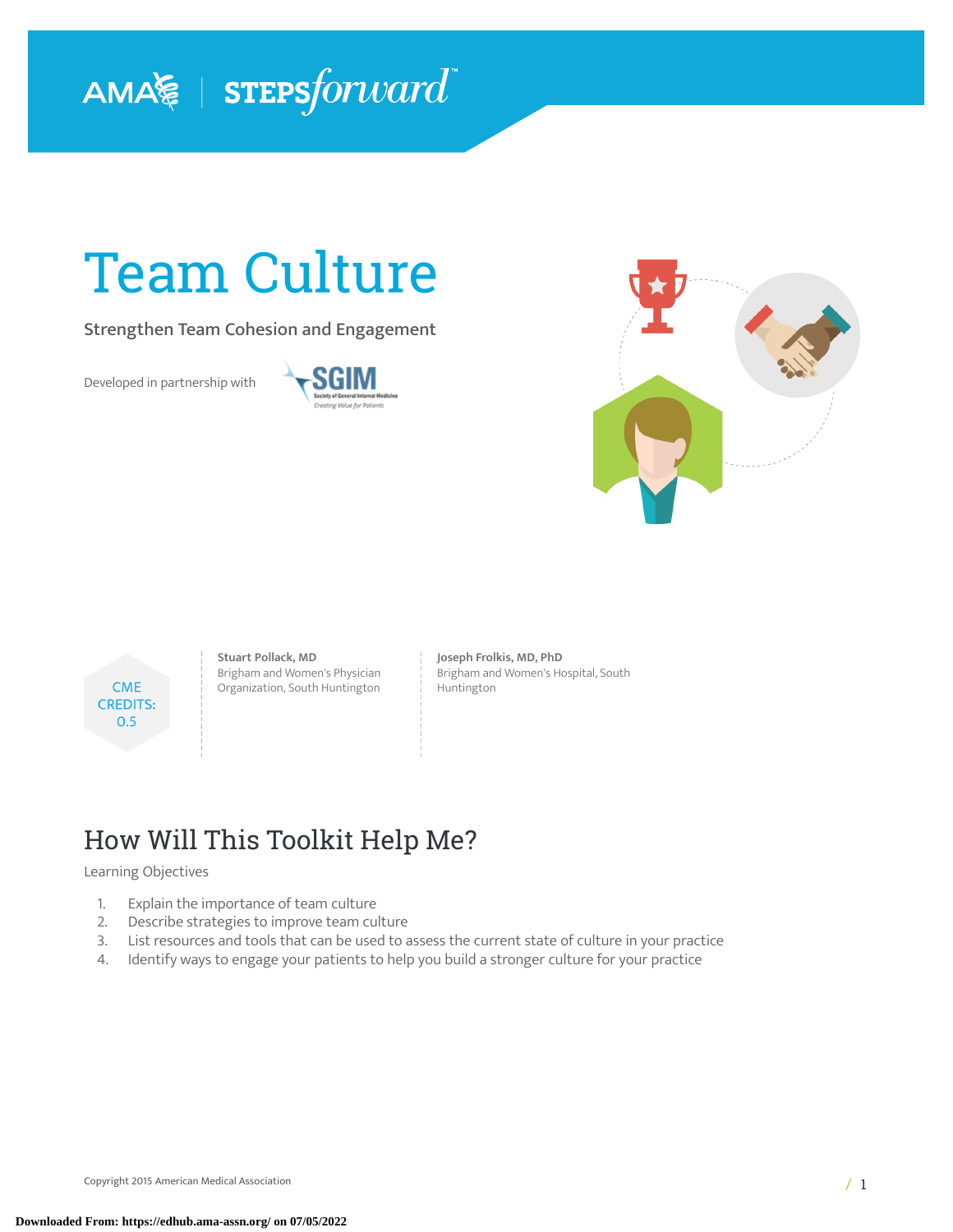## **STEPSforward**

# Introduction

G)

Anyone who has ever tried to change anything where medical care is delivered may notice that sometimes the change sticks, and sometimes it doesn't. The change is a stunning success in one hallway, while in the next hallway, nothing happens. Why is that? Did we use the wrong strategy? Employ the wrong people? Not provide enough training? Team culture is an important place to look for answers.



### **What is team culture in a practice?**

Think of your culture as a set of underlying rules and beliefs that determine how your team interacts with patients and each other. Culture is the way an organization "does business." New team members may gradually absorb the practice's culture without being taught or even noticing, but that process is not ideal. Having defined expectations and ways to achieve them can make all those in the medical practice feel part of the team.

### **Video 1.**

Watch how Brigham and Women's Created Team Culture

Physicians at Brigham and Women's Advanced Primary Care Associates share their experiences regarding team culture: why creating a cohesive environment is beneficial in the practice setting and for patient care and satisfaction

## Ten STEPS to Cultivate Strong Team Culture in Your Practice

- 1. Diagnose the Current State of Your Team Culture
- 2. Discuss the Results and Brainstorm Possible Improvements
- 
- 3. Create a Team Compact

-------------------

4. Create Opportunities for Team Communication Throughout the Day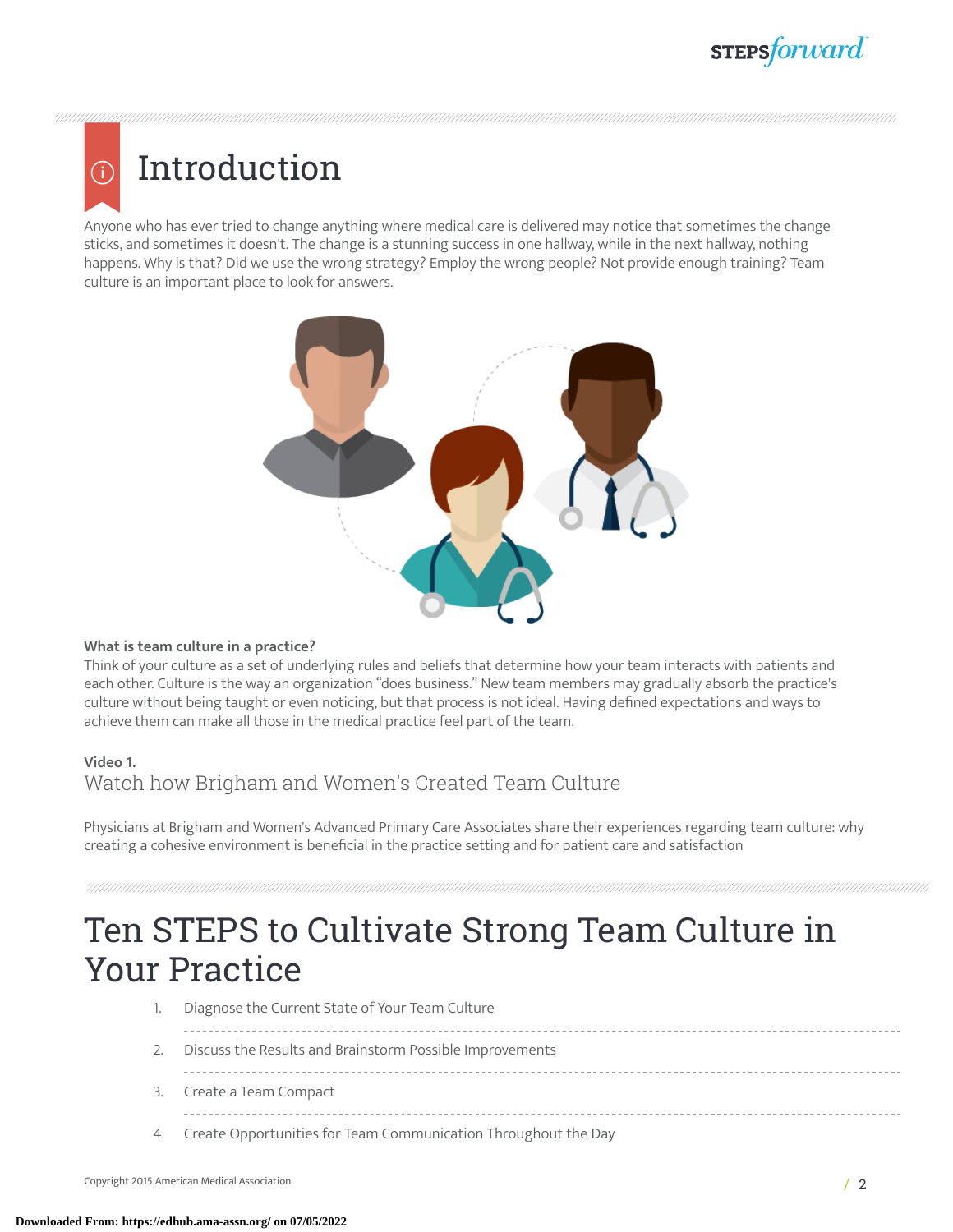| 5.  | Meet Regularly                                            |
|-----|-----------------------------------------------------------|
| 6.  | Strengthen the Team by Focusing on Individual Development |
|     | Get to Know Your Team Members                             |
| 8.  | Teach Leaders to Be Mentors, Not Managers                 |
| 9.  | Create an Environment That Supports Continual Learning    |
| 10. | <b>Engage Patients</b>                                    |

### Diagnose the Current State of Your Team Culture

Similar to how we diagnose a patient before we treat, it is a good idea to diagnose your culture before you start intervening. Surveys are a great tool to gauge the health of your team culture. Examples of team culture surveys include PeaceHealth's **TEAM [Development](https://www.peacehealth.org/about-peacehealth/medical-professionals/eugene-springfield-cottage-grove/team-measure/Pages/measure) Measure Survey<sup>[1](#page-13-0)</sup> a**nd the Agency for Healthcare Research and Quality's (AHRQ's<mark>) [Medical](https://www.ahrq.gov/sops/surveys/medical-office/index.html) Office Survey on Patient Safety.<sup>[2](#page-13-1)</sup> It</mark> is important to emphasize that team culture surveys are anonymous, and the results will be used to improve the practice. These surveys should never be used to blame or punish any individual or group.

Once the surveys are complete, share the results with your entire practice. Posting the findings in a common area so team members can review the results and think about opportunities for improvement in their own time, before convening as a group, is an excellent way to show transparency and for leadership to demonstrate a desire to engage all team members in practice improvement.



"Culture is what we say, what we do, and what we value."

**—Gurpreet Dhaliwal, MD**, Internal Medicine, University of California, San Francisco

**Q&A**

### Why focus on team culture in your practice?

Your practice's culture may be more impactful than individual strategies and policies you adopt. In fact, it has been said that "culture eats strategy for lunch."<sup>[3](#page-13-2)</sup> You can change your culture to be one that will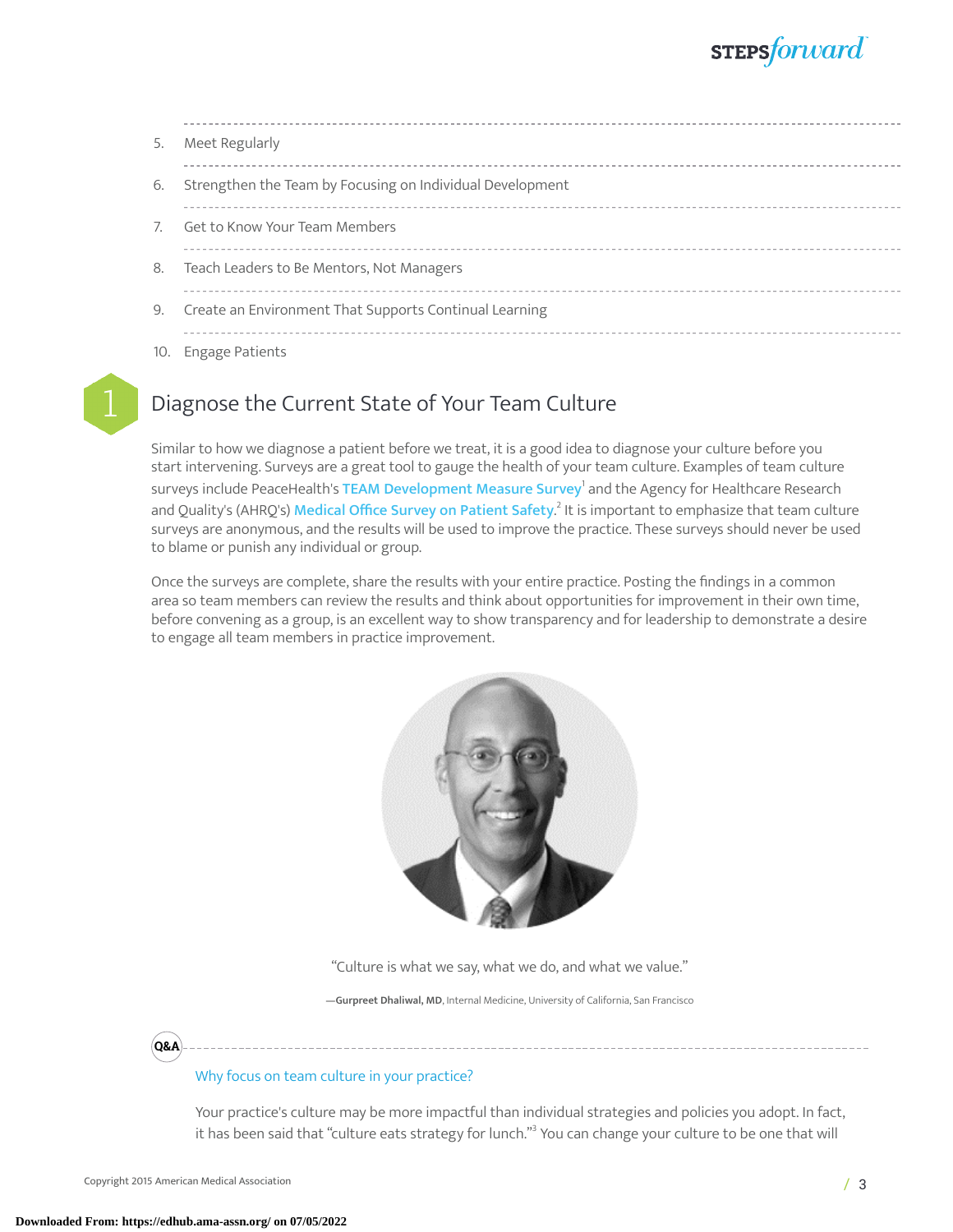

flourish in the current rapidly changing health care environment. Furthermore, there is a feedback loop if your practice's team culture is healthy, it will influence the success of your practice's operations.

#### What drives successful team culture in health care?

The attributes that are found in medical practices with successful team cultures include:

- Integrated teams
- Continuous learning opportunities
- Methods to engage patients in meaningful ways
- Team members with strong communication and listening skills



### Discuss the Results and Brainstorm Possible Improvements

Now that you have a better understanding of your current team culture and where there's room to improve, it is time to take a closer look at what you've discovered. Brainstorming potential improvements for the practice can be as simple as asking people what results they think the group should work on and what they can do to improve in those areas. You may hold informal brainstorming sessions during work hours, hold special listening sessions, or simply add as an agenda item to a regularly scheduled team [meeting](https://edhub.ama-assn.org/steps-forward/module/2702508).

#### **Follow the Basic Rules of Brainstorming**

- Every idea matters. Don't criticize the ideas of others. Don't discuss the viability of the ideas while brainstorming.
- Combine and build on the ideas of others.
- Quantity matters more than quality. You can pare down the list of ideas later.
- If you cannot entertain ideas due to limited resources, note this limitation by putting those ideas in a "parking lot" that can be addressed at a later time when resources allow.

#### **Choose the Brainstorming Approach That Suits Your Practice**

• Use the *freewheeling* approach where group members call out their ideas spontaneously while <sup>a</sup> scribe records the ideas as members suggest them.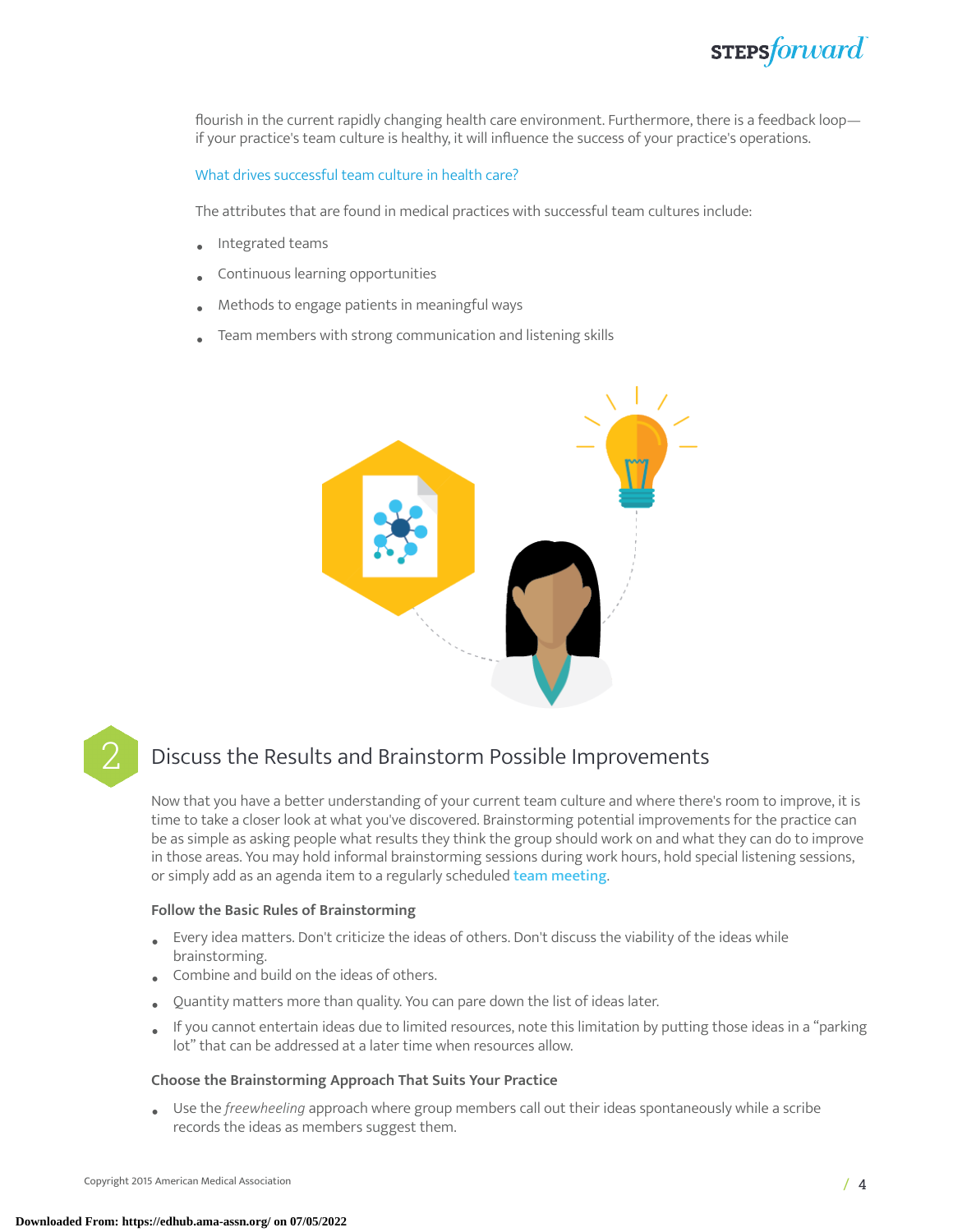

- Use *round-robin* where each member gets <sup>a</sup> turn to share an idea. Participants may pass on any round, and the session continues until all members have contributed at least once.
- Use an *individual* or *silent* approach where each participant writes ideas on sticky notes and passes them to the facilitator.
- Try a *combination*. If your practice finds that multiple approaches could work, use a combination. Give everyone one to 2 minutes to brainstorm silently, followed by the approaches that best fit your practice.

#### **Categorize the Suggestions to Help Create Focus**

- Begin to organize the ideas into categories if you have time during the brainstorming session. If you don't have time, the facilitator can organize the ideas later.
- Eliminate or "table" ideas that are not currently realistic for your practice, such as an idea that requires hiring a new employee or one that requires the electronic health record (EHR) to function in a way that is not possible.
- Let people know why some suggestions were eliminated, so it does not appear that you are neglecting particular ideas.

#### **Invite the Group to Choose One or Two Ideas to Pilot**

- **Consider "multi-voting."** For example, give everyone 5 pennies. Label cups with the ideas that they're voting on. Team members can use their pennies to vote for the ideas that they support. They have the option to place all 5 pennies in one cup to support one idea, place one penny for each cup if they support all 5 ideas, or any combination in-between. The cup with the most pennies wins. The advantage of this process is that it can be anonymous.
- <span id="page-4-0"></span>• **Create an impact–effort matrix** [\(Figure](#page-4-0) 1). The matrix will help your practice determine where ideas fall on a scale of high to low effort regarding implementation and impact. Participants can rate each idea on the impact they think it will have and the effort it will take to implement. You can also do this as a group with sticky notes, a whiteboard, and a coordinate grid. The y-axis can be labeled "impact," while the x-axis is labeled "effort." Ask the group to place their sticky notes on the matrix based on the impact and effort they believe each idea will have.

#### **Figure 1. Impact–Effort Matrix**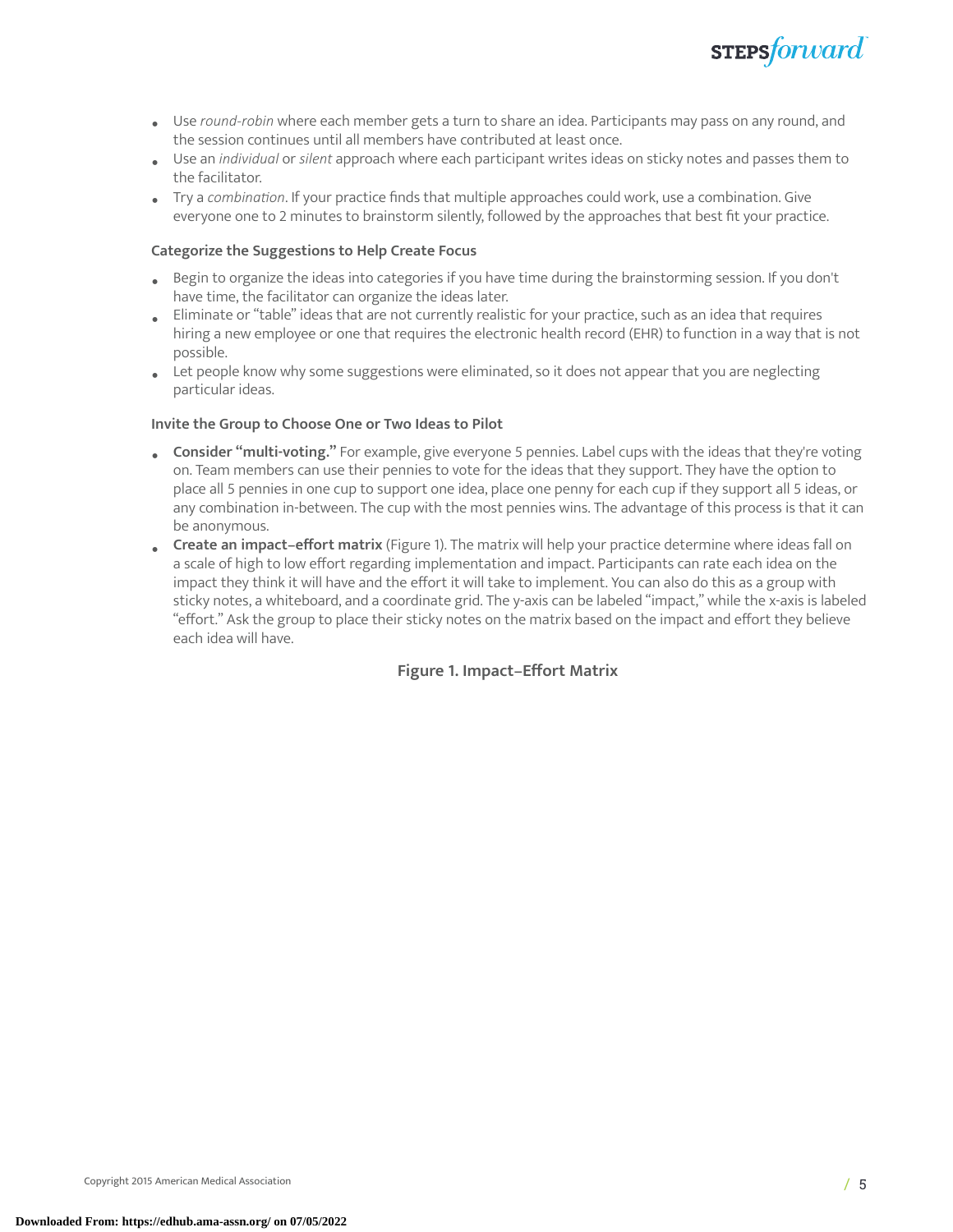### **STEPS**forward



**3** Create a Team Compact

A team compact is a written document that details how team members should treat each other. Everyone in your practice should contribute to the team compact. The process of creating the compact can be more important than the final product, as team members will be more invested and motivated to adhere to the compact if they are involved in its creation. The process of drafting a compact strengthens team culture by focusing the team on the values at the core of the practice's culture. Annually updating the compact gives your team an opportunity to make appropriate changes and involve new team members in making cultural decisions. Some organizations refer to it as a "code of conduct" and is required to be agreed to by all new hires and annually by all those employed by the medical practice.

The team compact should include a list of observable behaviors. Some examples include, "I will treat my colleagues with respect" or "I will arrive on time and evenly share my work with my teammates." Listing specific behaviors lets the team reinforce positive behaviors that help shape a productive work environment.

#### **Team Compact**

Use the examples in this sample document to help your team create a compact that meets your practice's needs. (MS WORD, 44 KB)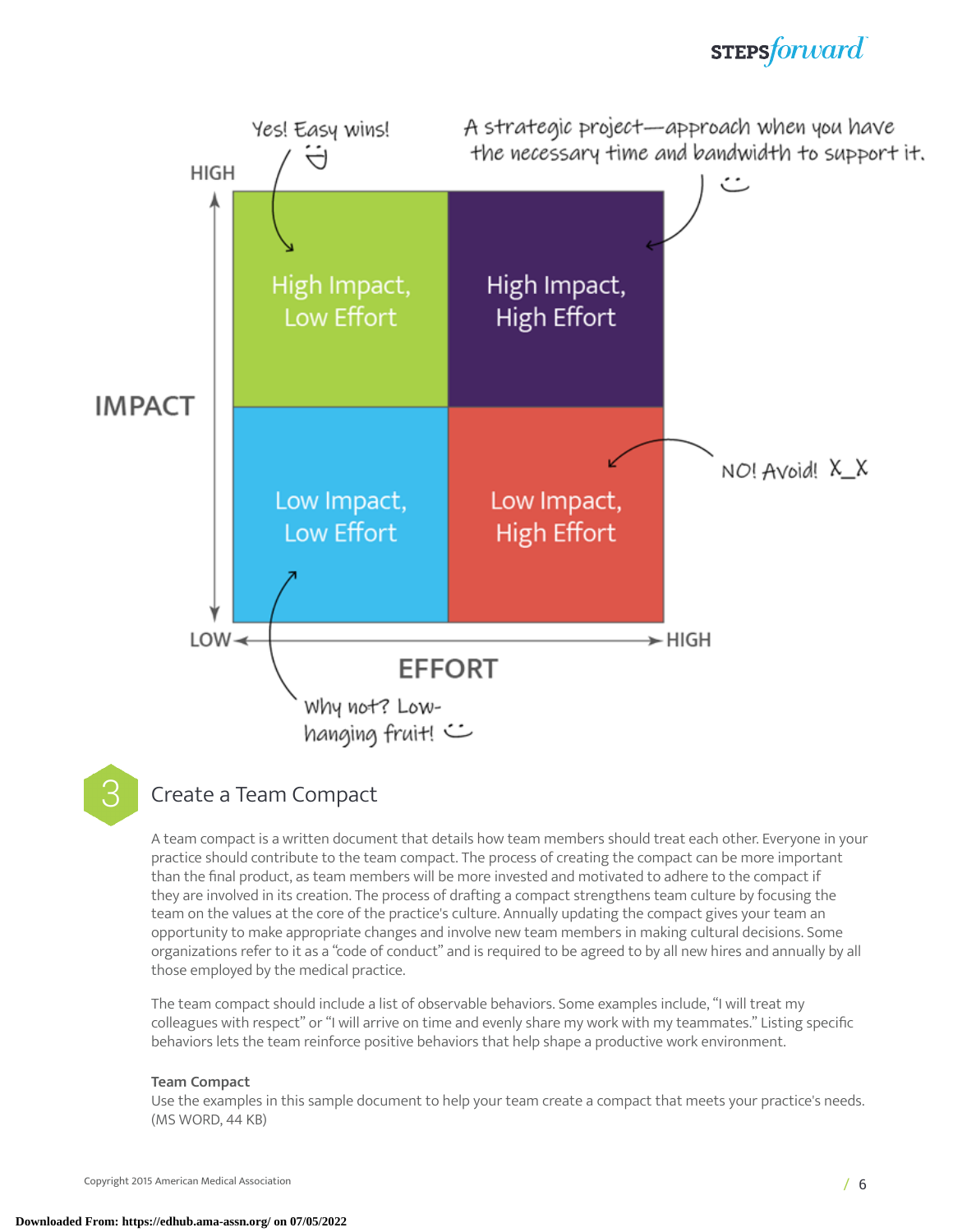The 5 STARR service model tenets can also be used as the basis for a compact or on their own to detail how team members should behave towards each other. "STARR" stands for Service, Teamwork, Attitude, Reflection, and Renewal.

#### **Being a 5 STARR Teammate**

This example from Carillion Clinic in Virginia shares principles for being a good teammate and a positive contributor to team culture. (PDF, 171 KB)

#### **Being a 5 STARR Team**

This example from Carillion Clinic in Virginia shares principles for teams that cultivate a positive contributor to team culture.

(PDF, 171 KB)

**Q&A**

#### How do we get everyone to participate in creating the team compact?

The following process should encourage broad participation:

- $^{1.} \;$  Set the stage using a "get to know each other" activity, for example with an icebreaker. $^{4}$  $^{4}$  $^{4}$  You can also ask participants to share positive team experiences, such as winning a high school basketball championship or their first job as a teenager.
- 2. Do small group brainstorming sessions. Focus on cultural questions like "What do you expect from the people you work with?" and "What are you willing to promise them?"
- 3. Specify a facilitator and have them compile those ideas into a single document.
- 4. Consider letting the group review other compacts for more ideas to add to the list.
- 5. Combine similar ideas into single bullet points and organize them into categories like communication or helping others.
- 6. Discuss the ideas with the group, limiting the length of the document using voting methods.
- 7. Share the draft compact with the team to allow them the opportunity to make further contributions or revisions. Adjust the document based on the feedback received.
- 8. Vote for the final version of the team compact. The goal is to reach a group consensus where each team member is satisfied with the final document.
- 9. Post laminated, colorful copies of the new team compact in all the offices and team rooms.
- 10. Refer to the team compact when conflict arises to remind everyone of their commitment to each other. As a team, discuss the compact prior to culture-building activities.



### 4 Create Opportunities for Team Communication Throughout the Day

[Co-location](https://edhub.ama-assn.org/steps-forward/module/2702559), [morning](https://edhub.ama-assn.org/steps-forward/module/2702506) huddles, warm handoffs, end-of-day debriefs, and weekly team [meetings](https://edhub.ama-assn.org/steps-forward/module/2702508) can strengthen relationships and help to build a positive team culture.

Teams that have frequent face-to-face exchanges perform better than those that don't. One study found that an increase in face-to-face communications in a practice or organization reduced the number of emergency room (ER) and urgent care visits among their patients and decreased the global costs of care by nearly \$600 per patient per year. [5](#page-13-4)

**STEPS**forward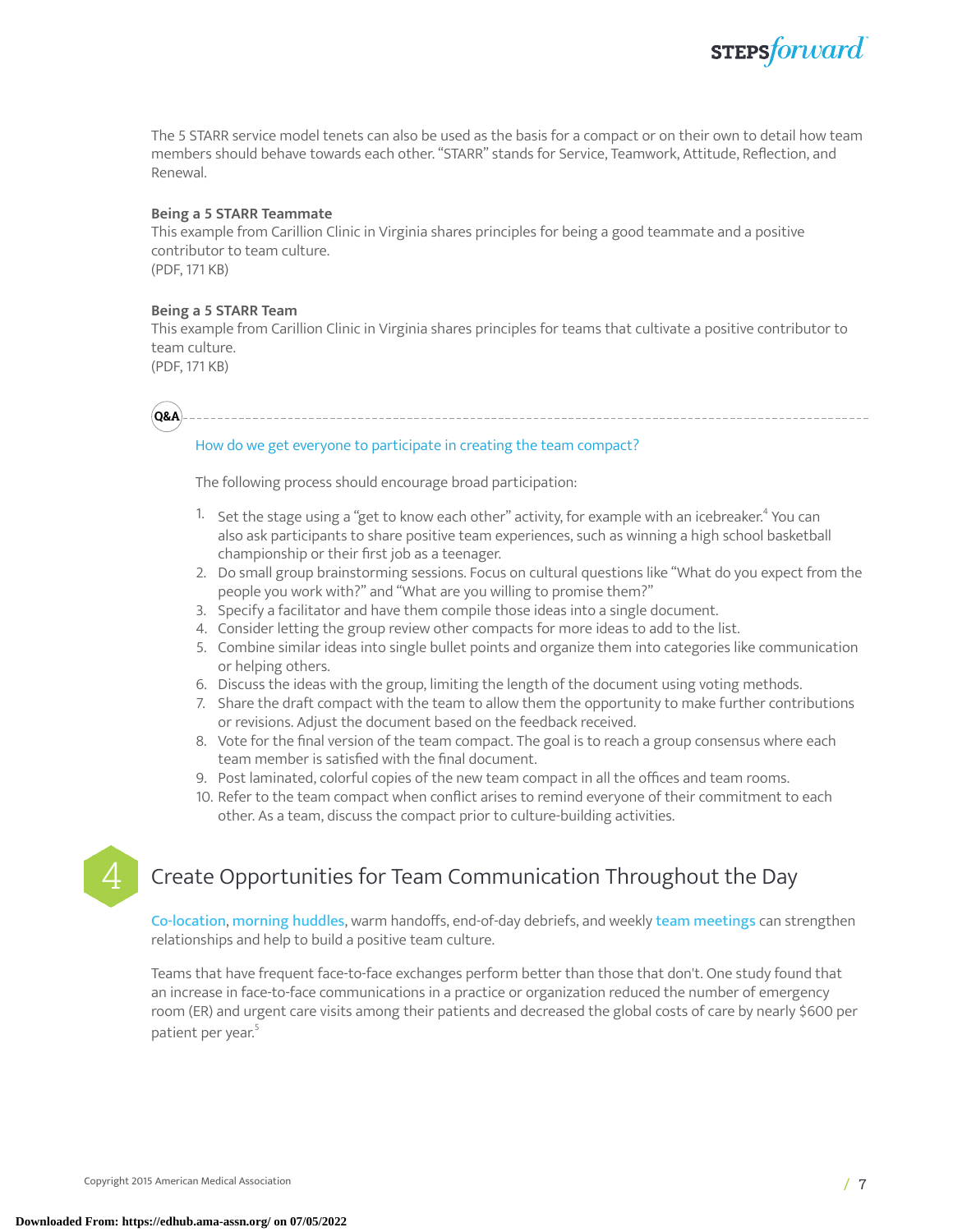### **STEPSforward**

#### Our doctors prefer private offices. How can we show them co-location could be good for our teams?

Co-location means strategically seating team members near each other and allows teams to have multiple brief conversations during clinical sessions. It is easier for team members to communicate if they are near each other. Co-location helps foster more interactions. Communication builds camaraderie, trust, and reliance among team members.

Co-location also creates efficient workflows, so the workday can end earlier. The nurse or medical assistant (MA) and physician can discuss messages verbally rather than having time-consuming conversations over email or batching communications for the end of the day. Creating opportunities for team members to naturally interact not only improves collegiality, but may also result in better patient outcomes and lower health care costs. [6](#page-13-5)

#### What is a huddle?

**Q&A**

Huddles are informal, 5- to 10-minute meetings that often occur before the clinic day or session starts. In these brief meetings, the team might discuss staffing (eg, who is out today and who is filling in), the needs of particular patients on the schedule, the team's needs, and any schedule changes.

Huddles get the team on the same page about the clinic workflow each day. Letting the non-physician members run the huddle helps break down some of the hierarchy that can damage team culture. This also helps shift the practice's culture from physician-centric to one that fosters teamwork and [team-based](https://edhub.ama-assn.org/steps-forward/module/2702513) [patient](https://edhub.ama-assn.org/steps-forward/module/2702513) care. Huddles not only change team culture, but they also make the day run more efficiently and improve patient care.

#### What is a warm handoff?

A warm handoff happens when patient care transitions directly from one team member to another. For example, after rooming a patient, the physician enters the room and the nurse or medical assistant explains to the physician in front of the patient what he or she has learned about the patient during rooming. Another example is a physician introducing a patient to the behavioral health specialist and giving a brief synopsis of the patient's case. Warm handoffs make it clear to the patient that their doctor and other professionals involved in their care work together on the patient's behalf.

#### At the end of the day, we all pack up and head home. Is there a positive way to conclude the day?

Some clinics have found that a quick debrief at the end of the day allows teams to reflect on the good work they have done together or to call attention to a process that should be added to their weekly team meeting schedule.

### Meet Regularly

Regular team meetings that take place weekly or every other week make a huge difference in your practice culture. Making team meetings a regular occurrence can improve relationships and productivity while further emphasizing the importance of teamwork.

Meetings should be scheduled based on team members' availability, though it may be necessary to adjust patient scheduling so that everyone can be present. Distribute an agenda covering key discussion items in advance. Assign one team member to lead the meeting, one to act as a timekeeper to keep the meeting focused, and one to act as a recorder to take notes on the discussion. The meeting should be used to build relationships, discuss important updates, and solve problems. Make a point to start and end on schedule, showing respect for everyone's time. For more information, see the AMA STEPS Forward™ toolkit, Team [Meetings](https://edhub.ama-assn.org/steps-forward/module/2702508).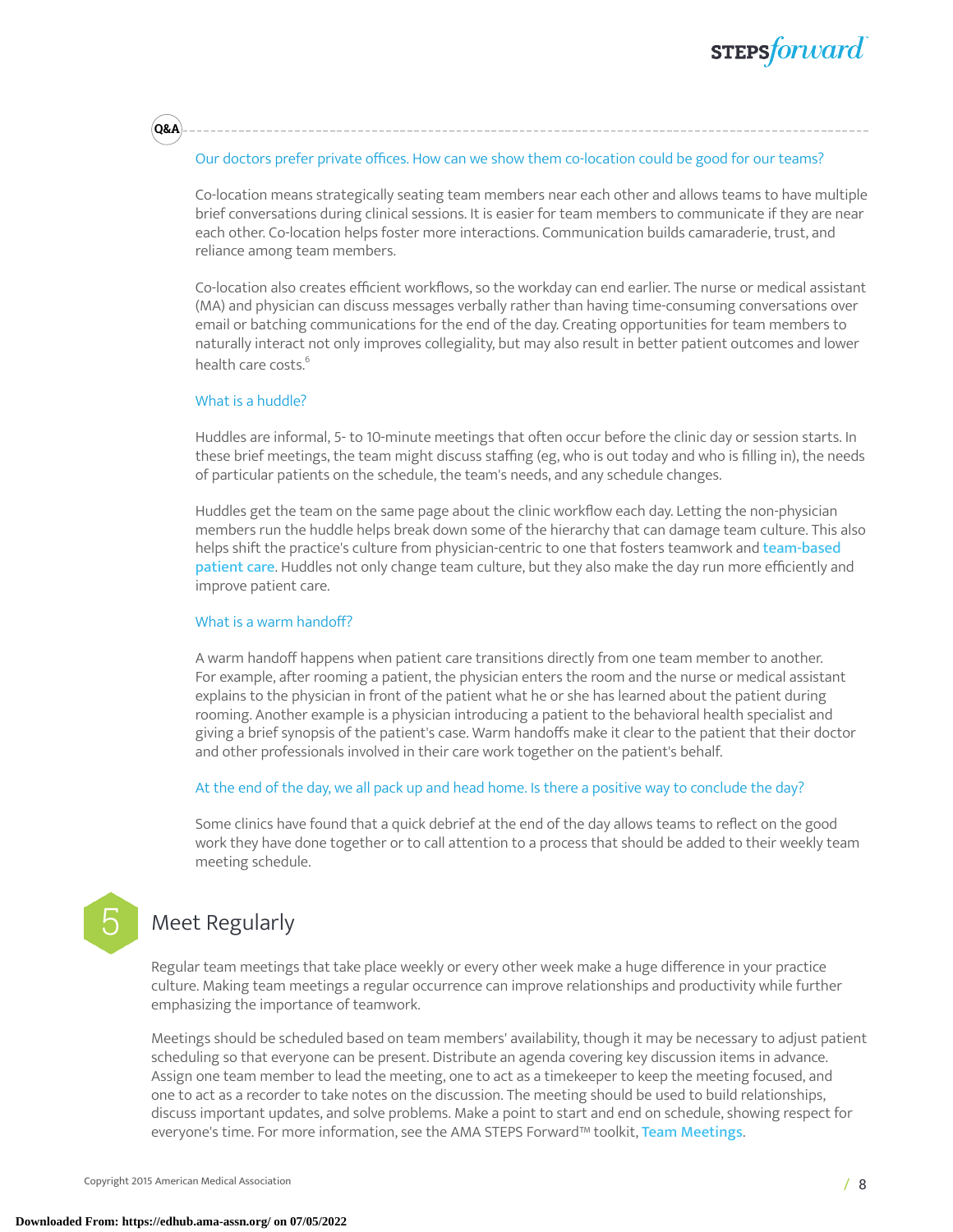#### What activities can we use in meetings to help build team culture?

Here are 4 ideas to consider, as mentioned briefly above:

**Q&A**

- **Icebreakers** can provide a chance for team members to learn something new about each other. To bring energy to the meeting, try an activity that involves movement.
- **"Shout-outs"** provide teams with the opportunity to publicly praise teammates who have done something great. Shout-outs encourage team members to emulate positive behaviors, recognize that their work is valued, and enhance team spirit. It is also an opportunity to thank each other for team initiatives.
- **Tell stories.** Stories are how you figure out who you are as a group—an essential aspect of culture. Encourage your colleagues to share stories that exemplify teamwork or great patient care.
- **Find a piece of data and review it with your team.** Some people respond to stories, some respond to data, and some team members will respond to both. Stories and data are complementary. Stories tell you who you are; data tells you how you are doing.

#### We are worried about losing revenue by spending time in a meeting that could be spent with patients. What should we do?

Improving how your practice functions is worth every penny. You will make up the time devoted to the meeting by making your workflow more efficient, thus freeing up time to see patients. If time is a serious concern, you may need to meet before the clinic opens, at lunch, or at the end of the day—though that risks sending the message that team building and improving culture are not real work.

#### The doctors meet regularly. Does that count?

To build a strong and effective culture you must involve team members from all levels in your practice. Individual members of the team may still need to meet separately (eg, physicians, nurses, medical assistants) but this would not be considered a team meeting.

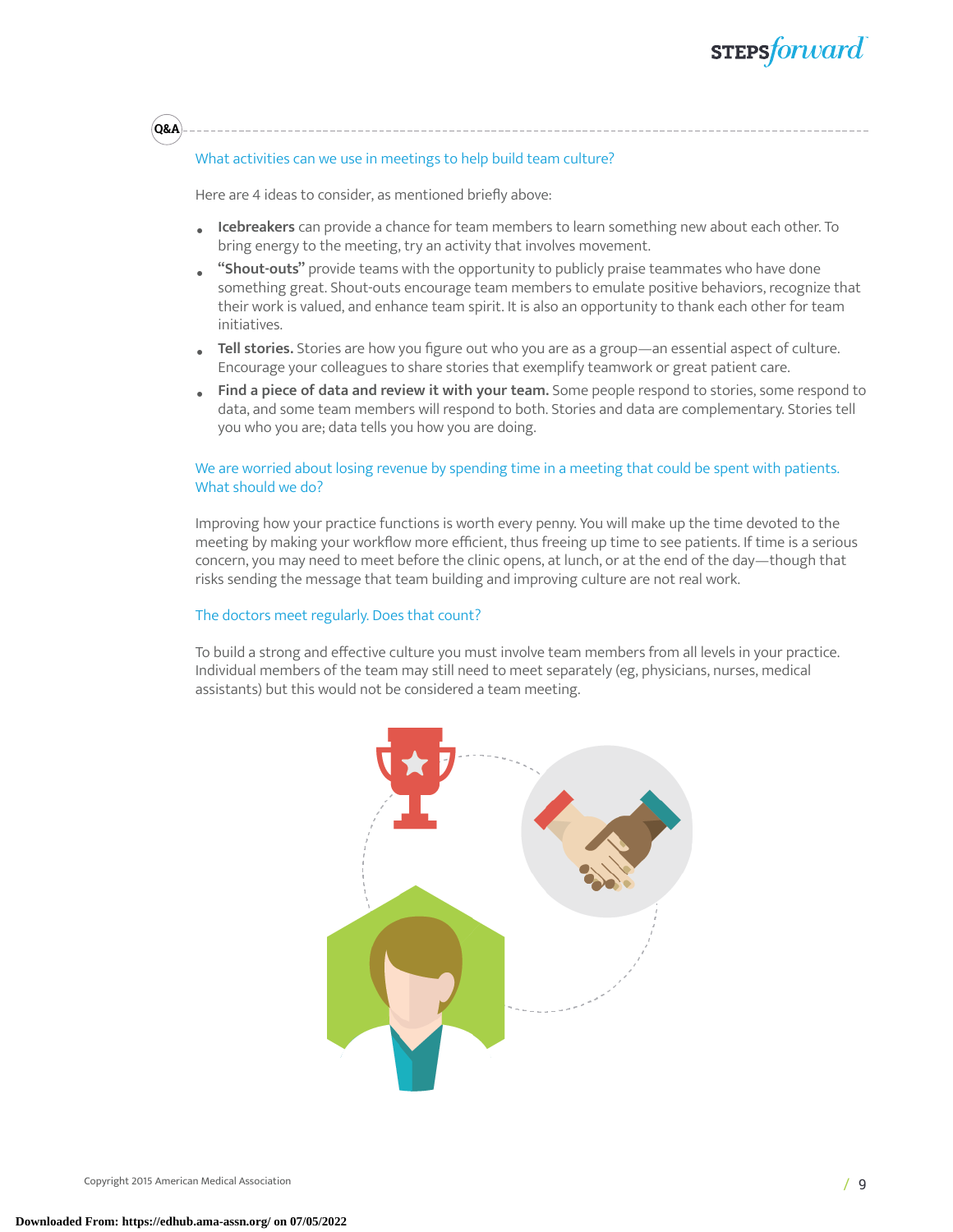

### Strengthen the Team by Focusing on Individual Development

People thrive in work environments where they can continue to learn and grow. Create opportunities for the team to take on new responsibilities. Encouraging team members to take courses, get a degree, and take on new roles and responsibilities sends a powerful message about a practice's values. In one clinic, the manager and medical director meet annually with every team member. During this review, they discuss goals for advancement for the upcoming year and for the next 3 years. Discussing these goals helps team members establish a plan to attain their goals. Individuals who know that their team is invested in them will be more engaged in their interactions and work, leading to better performance.

> "Culture is the sum total of shared habits and expectations. Culture has tremendous inertia. That's why it's culture. It works because it lasts."

> > **—Bill Thomas, MD,** Excerpt from the book *Being Mortal* by Atul Gawande, MD [7](#page-13-6)



### Get to Know Your Team Members

It may seem obvious, but getting to know your team members is a simple way to strengthen team culture. Simple methods to learn more about your colleagues and improve team spirit include:

- Celebrate birthdays, work anniversaries, a new team member joining, promotions, and retirements.
- Celebrate your local sports teams, including letting people break the dress code and wear shirts with their favorite team's logos.
- Celebrate holidays.
- Host potlucks or institute a monthly rotation where specific team members, such as the nurses or doctors, cook for the rest of the practice.
- Foster new relationships across multiple groups in your building (eg, primary care and specialty practices) by finding opportunities to connect all groups to get to know each other.
- Eat lunch together. Studies show that something as simple as rearranging the lunchroom to have one large communal table improves how well a team functions. This arrangement encourages people to sit next to someone they may not know.

**"Walk a mile in my shoes"** is another exercise used to get to know team members and their roles. At an initial team meeting, break everyone into groups based on their roles (ie, front desk personnel, medical assistants, nurses, doctors). If a team member has a specialized role (eg, you only have one nurse care coordinator), that person should do this initial exercise alone, allowing every team member to orient themselves with respect to their own role and those of their colleagues. Use a structured brainstorming technique (see examples in STEP 2) to answer a few of the questions listed below:

- 1. What is your role?
- 2. What training did you receive to do your role?
- 3. What is not part of your role?
- 4. What do you do during a typical day?
- 5. What do you like about your job?
- 6. What don't you like about your job?
- 7. What can others on the team do to help you do your job better?
- 8. Is there anything else you think other people would find useful or interesting about your role?

Have a team member in each group record the ideas generated during the exercise and eliminate duplicate responses. You may discover that some team members enjoy aspects of their role that others in the same position do not like.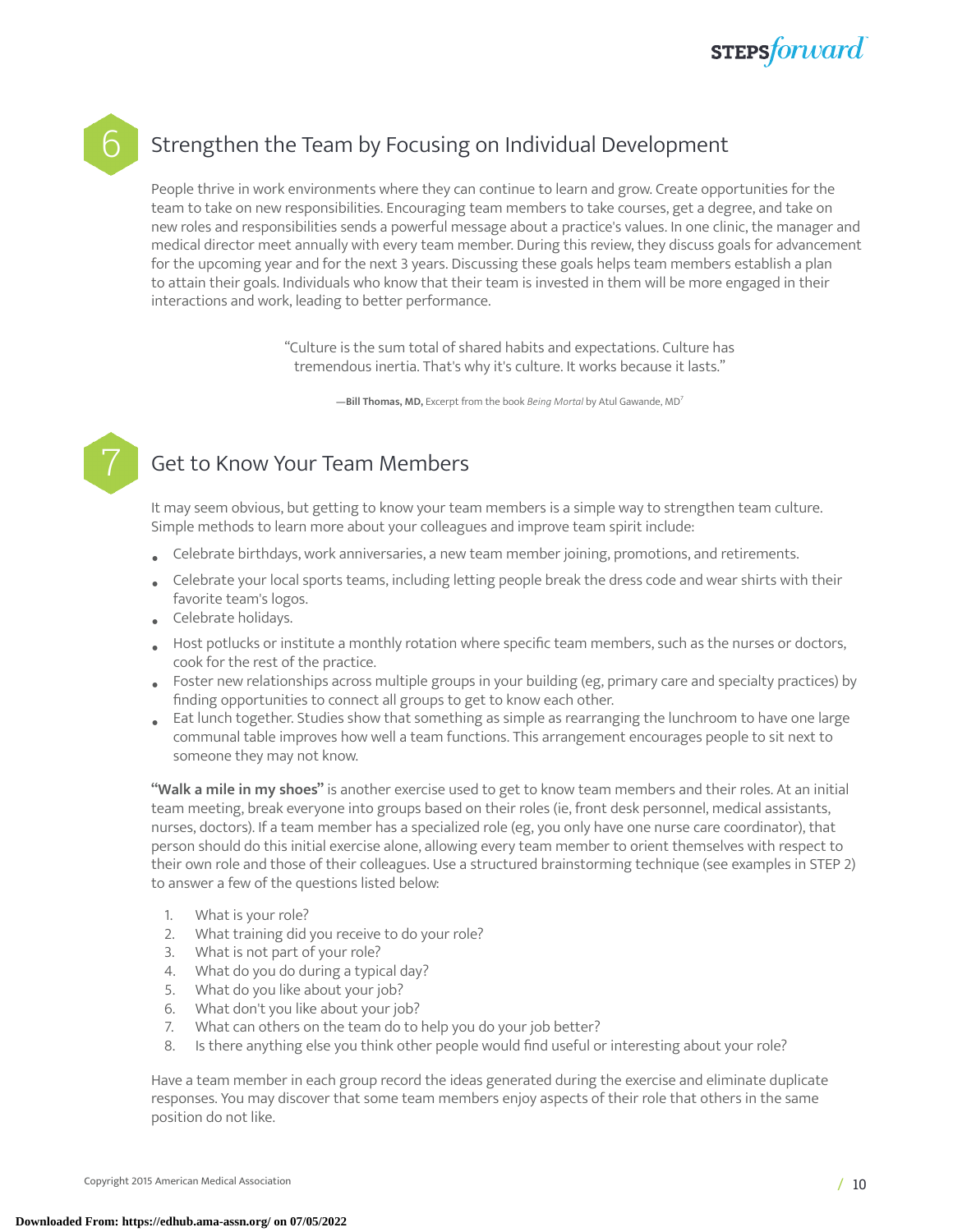

Each group should then take 5 to 10 minutes at a subsequent meeting and present their answers to the entire team. Encourage everyone on the team to participate, even if it means each team member presents one answer to a question of their choice. Leave time for questions from other team members.



#### How can we build culture from the first day of employment?

One organization begins to build culture during the job interview process by having a patient interview the prospective employee. Another includes shadowing as part of the orientation process. For example, a medical assistant spends time in the call center to observe how work there will impact their future work in the clinic.

### Teach Leaders to Be Mentors, Not Managers

[Leadership](https://edhub.ama-assn.org/steps-forward/interactive/18566659) plays a significant role in setting the tone for the culture of the practice. Successful team cultures promote leadership that emphasizes teaching and mentoring over traditional management structures. Physicians and advance practice providers (APPs) use leadership and [coaching](https://edhub.ama-assn.org/steps-forward/module/2702562) daily through communicating with and teaching patients, so strive to use those skills in your interactions with your teams as well.

There are others who lead on your team (eg, other practitioners, nurses, administrators) who should be recognized and fostered in their leadership roles.

#### **Effective leaders should:**

- Facilitate, encourage, and participate in [improvement](https://edhub.ama-assn.org/steps-forward/module/2702744) efforts alongside patients and team members
- Communicate clearly to keep all team members on the same page and moving in the same direction
- Demonstrate humility and show interest in their team members—all members of the team have something to share or give, and there is always more to learn
- Teach, guide, and coach patiently and with clarity
- Build day-to-day processes loosely to give the team flexibility to do their work most effectively
- Protect and foster the processes that impact team culture

Leaders can teach the practice how to give positive and actionable feedback. Like any skill, giving feedback needs to be taught and practiced before it becomes a habit. You may find it helpful to receive training on providing useful feedback from someone outside your organization. Once you are trained, practice giving feedback for a few months until it becomes comfortable and routine.

#### **Suggestions for giving feedback:**

- Reinforce and encourage positive behavior.
- Give positive feedback in public so that other team members can learn by example. Shout-outs at team meetings are a good forum for giving positive feedback. Use caution with this approach, though, and make sure your shout-outs are spread around the group, rather than being focused on a few individuals. This approach can keep everyone encouraged and engaged.
- Give negative feedback constructively and in private. The goal of negative feedback is not to embarrass or shame the person receiving it, but to help them improve.
- Ensure feedback is specific to the action (eg, "you were observed using your phone during work time") and not the person ("you are goofing off").
- Provide timely feedback.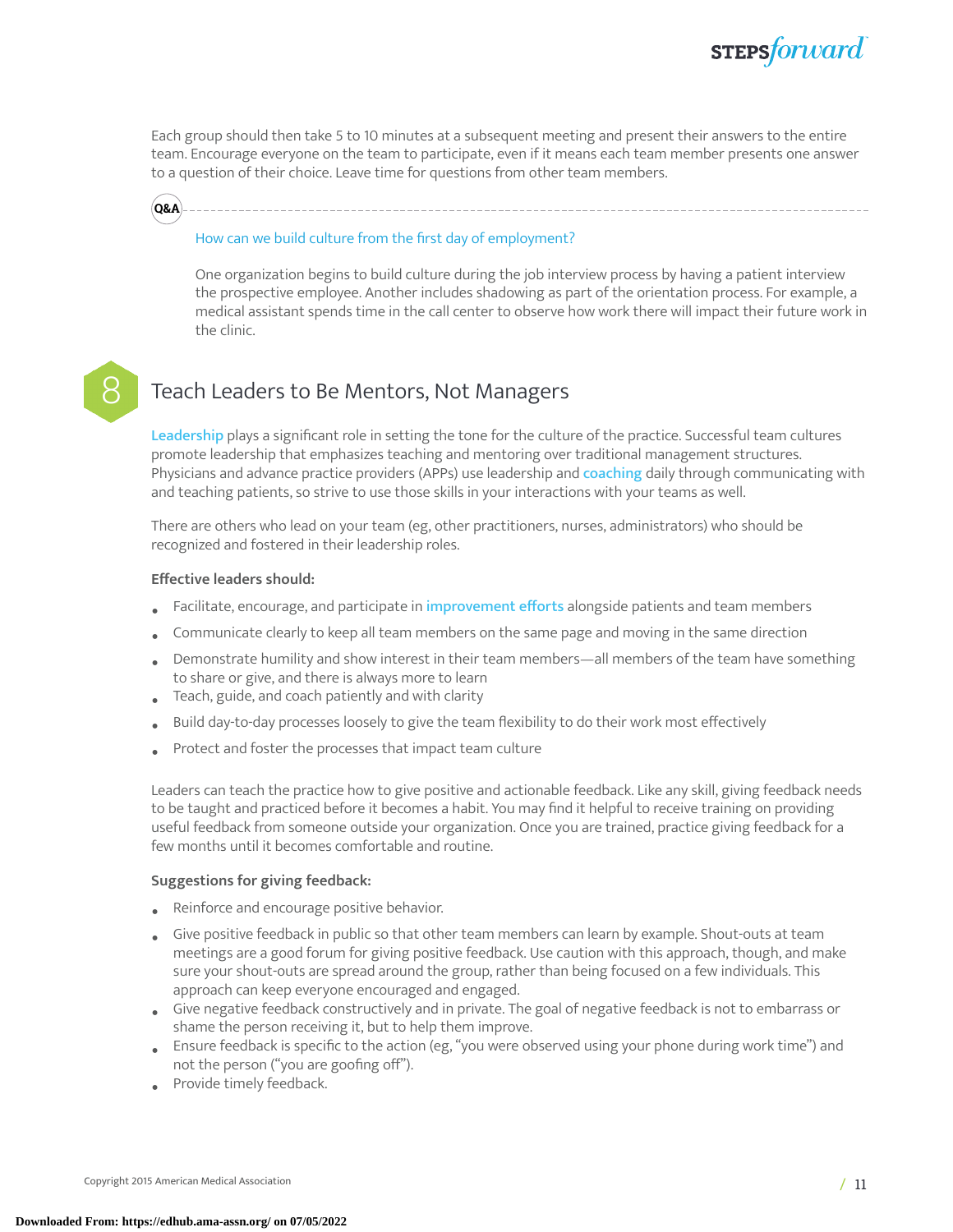

One challenge for many leaders is that they spend most of their time in rooms with patients or in front of computers by themselves. This limits their opportunities to coach the team they lead. Consider spending more time with your team and learning about their work. This can be done when a patient "no-shows," before or after a session, or over lunch. Ask how things are going, how you can help, and use the feedback to find [areas](https://edhub.ama-assn.org/steps-forward/module/2767765) that can [improve](https://edhub.ama-assn.org/steps-forward/module/2767765).

### 9 Create an Environment That Supports Continual Learning

A robust team culture will enable a practice to remain nimble in today's ever-changing health care environment. Identify [opportunities](https://edhub.ama-assn.org/steps-forward/module/2702749) for improvement and promote continuous learning for both individual team members within the practice and the practice as a whole. This will help the team grow and evolve together, strengthening team culture. You can find tools to help your practice create an environment of learning and improvement in the AMA STEPS Forward™ Lean [Health](https://edhub.ama-assn.org/steps-forward/module/2702597) Care toolkit.



### **Engage Patients**

Physicians and other health care professionals are often too close to their work to experience health care as their patients do. Fortunately, when asked, most patients will share feedback with you. There are multiple ways to engage patients in an effort to redesign your operations and culture:

### A. **Focused surveys**

If you have specific questions about a process, policy, or pilot program, ask patients what they think. Create a 1- to 3-question survey and ask patients to complete it at checkout. Emailing a survey link is another cost-effective way to obtain patient feedback.

#### B. **[Patient/Family](https://edhub.ama-assn.org/steps-forward/module/2702594) Advisory Council**

Do you frequently solicit patient input? Patient and family advisory councils can help strengthen relationships with your patients and communities.<sup>[8](#page-13-7)</sup> Select the right patients from your practice and form an advisory council. Some patients may be happy to volunteer their time to serve as a sounding board to help the practice develop its team culture. Advisory council meetings can occur at a frequency that works best for the practice, such as monthly or quarterly. Members are often treated to dinner during evening meetings or given a small gift card to show appreciation for their time. Patient volunteers should be able to:

- See beyond their own personal experiences
- Listen well
- Respect the perspectives of others
- Speak comfortably in a group
- Help the practice attain its goals

# Conclusion

Team culture is an indicator of the health of an organization. Use the strategies in this toolkit to build and strengthen your team and improve your culture.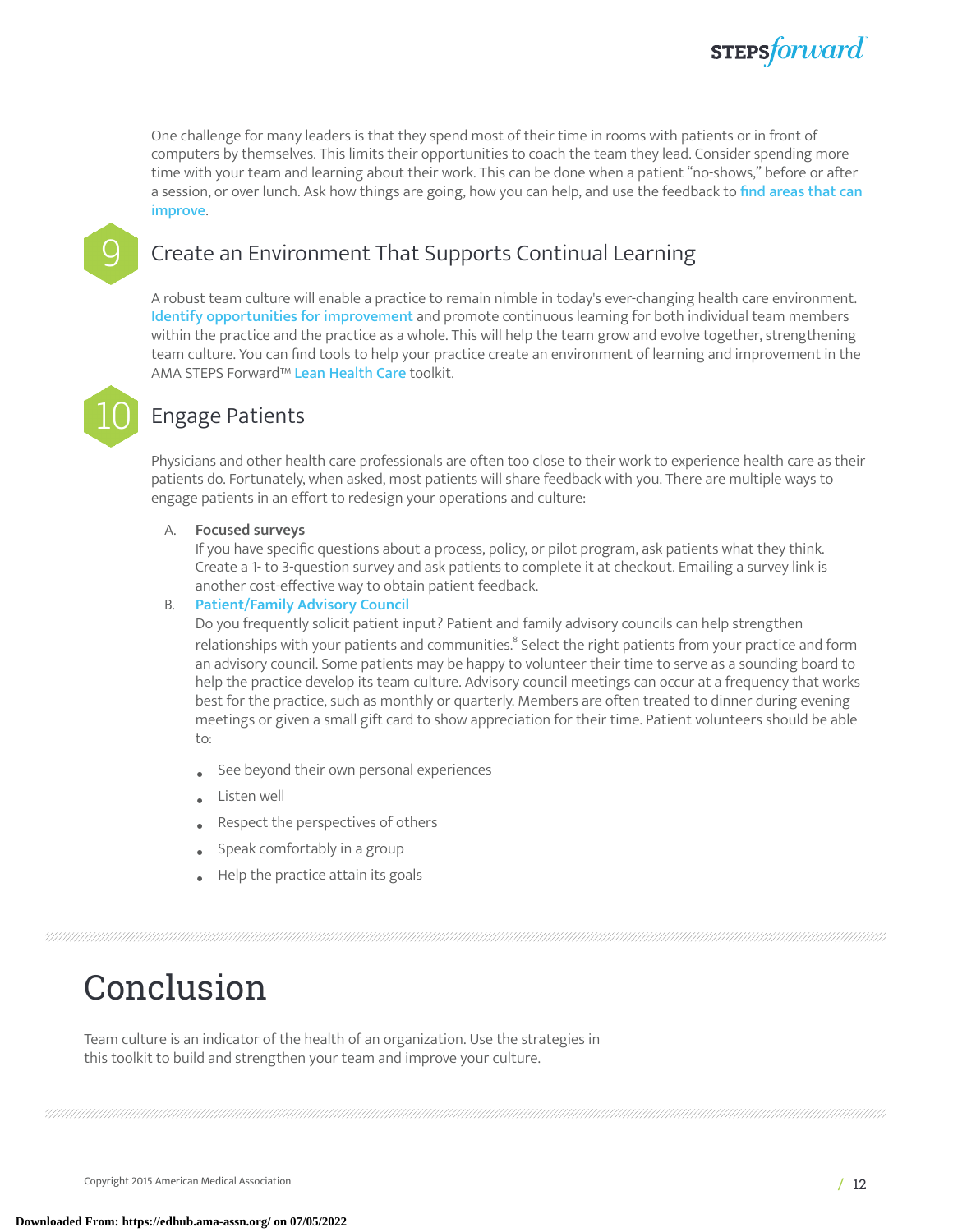

AMA Pearls

#### **Connect with colleagues**

Intentionally sharing meaningful stories and experiences with co-workers makes for a richer work life and environment. Giving these stories a title, such as "the reason I came to work today," can help team members overcome any reluctance to speak positively about the value of their work. $^2$  $^2$ 

#### **Observe your team IQ**

Research shows that teams have an IQ. A smart team is one that emphasizes the "equality in distribution of conversational turn-taking," which essentially emphasizes the importance of all team members having a voice.<sup>[3](#page-13-2)</sup> To gain the full benefit of your practice's team IQ, use the tactics in this toolkit to synergistically combine every team member's knowledge and problem-solving abilities to create better results than each individual could achieve on their own.

#### **Create your practice "tribe"**

According to Dave Logan's book, *Tribal Leadership*, very few workplaces have the giant "uni-cultures" exhibited by companies such as Zappos and Nordstrom. $^{\circ}$  In fact, his book argues that culture lives at the tribe level in groups of 25 to 100 people. Interestingly, this is the typical number of people found in our cell phone address books and the size of the average group of primates. $^{\circ}$  Using this logic, this toolkit can help change culture at the practice level. Even as practices merge with other groups to form larger health care systems, individual practices can retain aspects of their own culture if they are aligned with the mission and vision of the larger organization.

#### **Use Lean to build your culture**

Lean has become a popular way to improve processes in the health care setting. Lean is successful because it involves everyone on the team and helps to change the relationship between team members and team leaders, which helps build a stronger culture. When done well, Lean builds continuous learning, integrated teams, and collective intelligence. See the AMA STEPS Forward™ toolkit on starting Lean [Health](http://stepsforward.org/modules/lean-health-care) Care in your practice.

#### Further Reading **Journal Articles and Other Publications**

- Newbell B, Schafer D, Pfenninger JL, et al. <sup>10</sup> big ideas that could make your practice better. *Fam Pract Manag*. 2008;15(8):33-41. <http://www.aafp.org/fpm/2008/0900/p33.html>
- Woolley AW, Chabris CF, Pentland A, Hashmi N, Malone TW. Evidence for <sup>a</sup> collective intelligence factor in the performance of human groups. *Science.* 2010;330(6004):686-688. doi:<10.1126/science.1193147>
- Hochman M. Improvement happens: team-based primary care, an interview with Stuart Pollack. *<sup>J</sup> Gen Intern Med.*<sup>2015</sup> Apr; 30(4): 521–528. doi:<10.1007/s11606-014-3119-z>
- Toussaint J. A management, leadership, and board road map to transforming care for patients. *Front Health Serv Manage.* 2013;29(3):3-15. [https://journals.lww.com/frontiersonline/Abstract/2013/01000/](https://journals.lww.com/frontiersonline/Abstract/2013/01000/A_Management,_Leadership,_and_Board_Road_Map_to.2.aspx) A Management, Leadership, and Board Road Map to.2.aspx
- Woolley M, Malone TW, Chabris CF. Why some teams are smarter than others. *The New York Times*. January 16, 2015. Accessed February 16, 2021. [https://www.nytimes.com/2015/01/18/opinion/sunday/why-some-teams-are-smarter](https://www.nytimes.com/2015/01/18/opinion/sunday/why-some-teams-are-smarter-than-others.html)[than-others.html](https://www.nytimes.com/2015/01/18/opinion/sunday/why-some-teams-are-smarter-than-others.html)